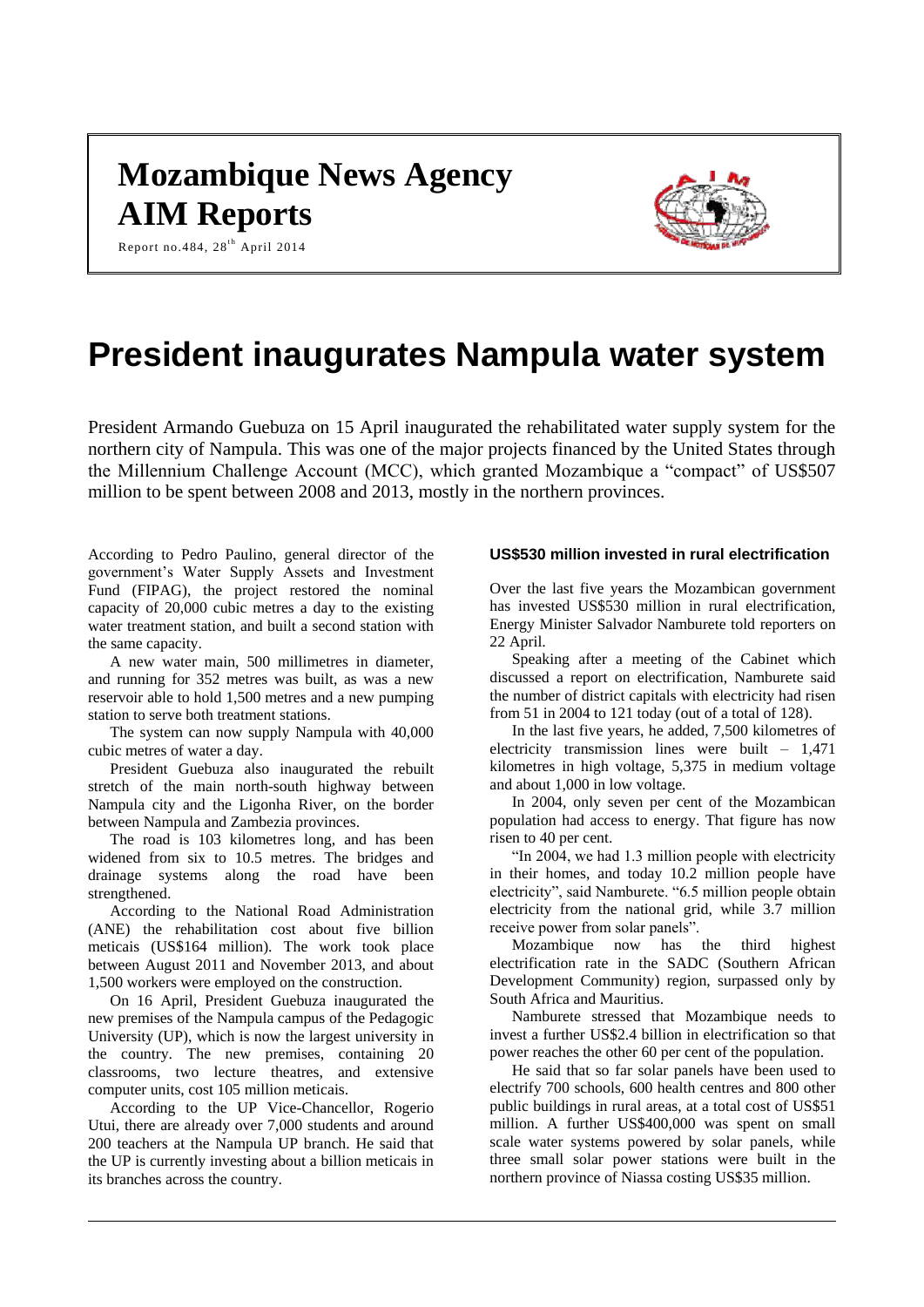#### **Assembly passes conservation bill**

The Mozambican parliament, the Assembly of the Republic, on 24 April passed the second and final reading of a government bill on conservation areas, which dramatically increases the penalties for poaching, particularly of endangered species, such as rhinoceros or elephants.

The bill proposes prison sentences of between eight and 12 years for people who kill, without a licence, any protected species, or who use banned fishing gear, such as explosives or toxic substances. The same penalty will apply to people who set forests or woodlands on fire (poachers often use fire to drive animals into the open).

Anybody using illegal firearms or snares, even if they do not catch protected species, can be sentenced to two years imprisonment.

In addition, those found guilty of the illegal exploitation, storage, transport or sale of protected species will be fined between 50 and 1,000 times the minimum monthly national wage in force in the public administration (at current exchange rates, that would be a fine of between US\$4,425 and US\$88,500).

Violation of the provisions of the Convention on the International Trade in Endangered Species (CITES) could also result in a fine of up to a thousand times the national minimum wage. So ivory or rhino poachers, if caught, are looking at a prison term of 12 years and a fine of almost US\$90,000.

Those who degrade ecosystems through deforestation, fire "or any other voluntary act" will be obliged to restore the area to its previous condition. If they cause the decline of any wildlife species, they will have to pay for restocking, in addition to any other penalties imposed by the courts.

Under the terms of the bill, each conservation area will be run by a Management Council, chaired by the government-appointed administrator of the area, and including representatives of local communities, private businesses and local state bodies.

The bill adds that the state "may establish partnerships with the private sector, local communities, national and foreign civil society organisations, through contracts, and with the private partner financing in whole or in part the administration of the conservation areas, thus creating synergies in favour of the preservation of biological diversity".

Any public or private body authorised to exploit natural resources in a conservation area or its buffer zone, must compensate for its impacts "and ensure that there is no net loss of biodiversity".

Current conservation areas cover about 25 per cent of Mozambique's surface area. The bill divides them into "areas of total conservation", and "conservation areas of sustainable use".

The former term covers nature reserves and national parks. In these areas no hunting, agriculture, logging, mining or other acts that may damage biodiversity are permitted. The introduction of exotic species is also banned.

Cultural or natural monuments are also fully protected, and the bill guarantees the preservation of any rare, endemic or endangered species found there.

The "conservation areas of sustainable use" include special reserves, environmental protection areas, official hunting areas, community conservation areas, wildlife sanctuaries and private wild life farms.

Each of these has its own set of rules, but they are less stringent than for national parks. In some of them hunting is allowed under licence, and communities are allowed to exploit their resources for their own subsistence, and in a sustainable manner.

Any tourist or other activities authorised in conservation areas must pay fees to the state, fixed by the government, and a percentage of those fees, to be fixed by the government (but never less than 20 per cent) will be channelled to the local communities.

A new article, included at the suggestion of the parliamentary commission on agriculture, economic matters and the environment, promises state protection of any whistle-blowers who denounce poaching or other threats to the conservation areas.

The bill was passed unanimously and will become law after it has been promulgated by President Armando Guebuza and published in the official gazette, the "Boletim da Republica".

## **Mozambique and South Africa sign antipoaching agreement**

The Mozambican and South African governments have signed an agreement on the management and conservation of biodiversity, which is aimed at stopping poaching, particularly the poaching of rhinos, in the Greater Limpopo Cross-Border Park.

The agreement was signed by Mozambican Tourism Minister Carvalho Muaria and the South African Minister of Water and the Environment, Edna Molewa. The Greater Limpopo Cross-Border Park is a fusion of the Limpopo National Park of Mozambique, the Kruger Park in South Africa, and Gonarezhou in Zimbabwe.

As repeated confiscation of rhino horn, often from Vietnamese citizens, at Mozambican airports shows, Mozambique is a transit route for rhino horn trafficked from southern Africa to Asia where it is consumed for its completely fictional medicinal qualities.

Those running the trafficking rings hire a significant number of Mozambicans to kill the rhinos and cut off their horns. In the first three months of this year 25 Mozambican poachers were shot dead by South African game wardens, mostly in the Kruger Park.

Despite the deployment of South African troops to the Kruger Park, the slaughter of rhinos is continuing. So far this year poachers have killed 293 rhinos in South Africa. In 2007, only 13 rhinos were reported poached in South Africa, but the number has risen dramatically in each succeeding year.

Molewa told reporters that the new agreement "entails us working together with Mozambique to eradicate rhino poaching and so that Mozambique is not used as a transit country".

The two countries agreed to share intelligence and jointly develop anti-poaching technology and education programmes.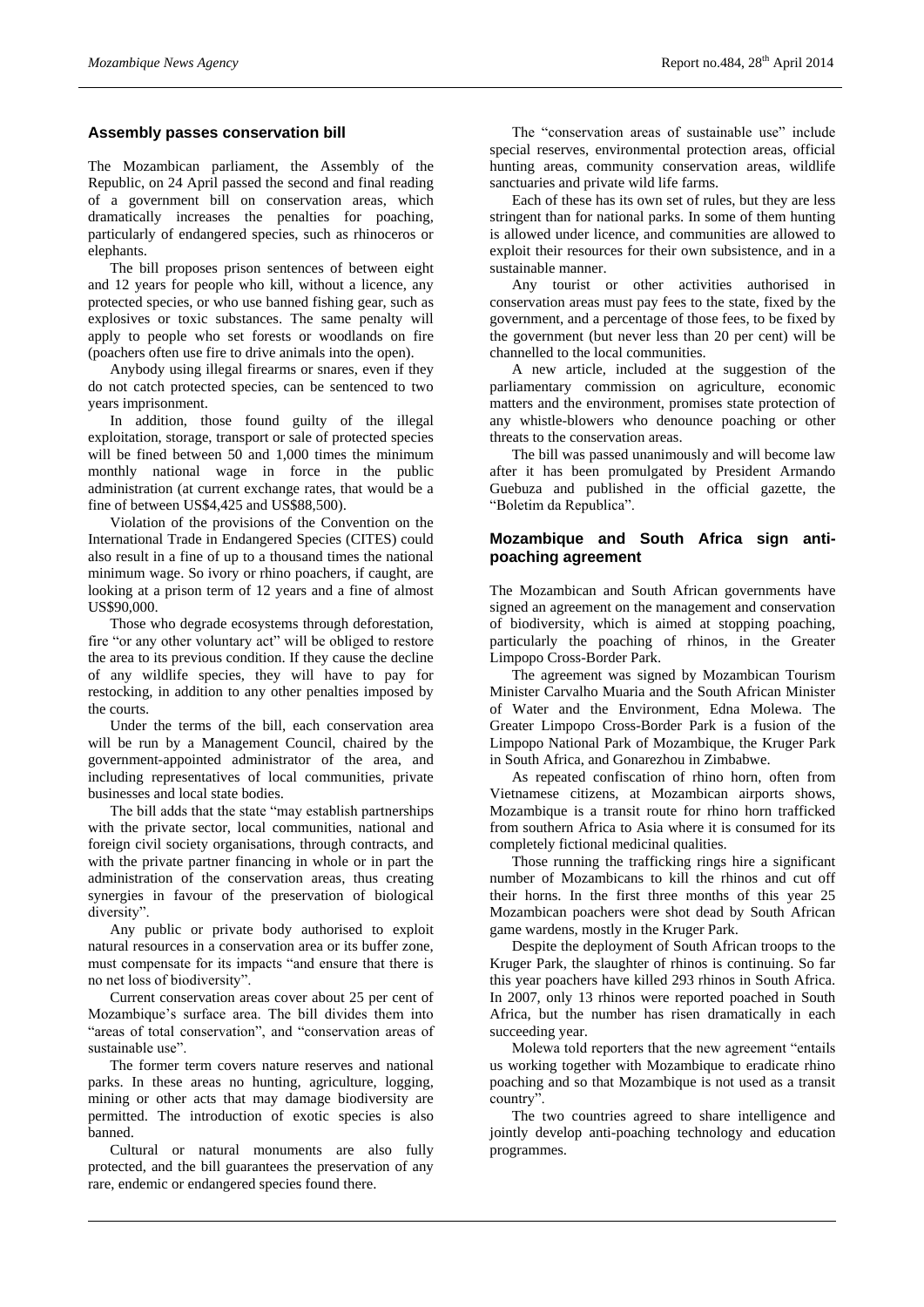#### **Portuguese company must rebuild botched road**

A Portuguese company which botched the reconstruction of one of the major avenues in Maputo has agreed to tear up the damaged stretch of road and do the repairs from scratch.

The road in question, Julius Nyerere Avenue, is 3.5 kilometres long. It was severely damaged in the floods of 2000 which opened a massive crater at the northern end of the avenue. Rehabilitating the avenue was budgeted at US\$12.5 million, provided by the World Bank and by Maputo Municipal council's own funds.

The Portuguese company Construtora Britalar won the contract and should have delivered the rebuilt road to the City Council in February. But the work ran months behind schedule. Worse still cracks began to appear in the newly laid asphalt, and even to untrained eyes it was clear that Britalar's work had been shoddy.

Samples of the materials used by Britalar were collected and sent to three laboratories, two in Mozambique and one in Portugal. All the laboratories agreed that the road had started to crumble away because of the poor quality of the materials.

Speaking at a Maputo press conference, the City Councillor for infrastructures, Victor Fonseca, said that Britalar has accepted responsibility for the botched work. It has agreed to tear up the asphalt from the 1.6 kilometres of road where the problems occurred, and relay both the base and the tarred surface of the road. This will cost Britalar about US\$1.2 million.

Fonseca said that Britalar has presented a programme of work to rebuild the road again, starting in May, and lasting for 70 days. The rebuilding will be done in phases to avoid excessive disruption to traffic.

Fonseca guaranteed that supervisors will follow Britalar's work closely to ensure that all the technical recommendations are complied with, in line with the new contract that Britalar has signed with the Council.

The other 1.9 kilometres of the avenue does not suffer from the same problems. "In this section the drainage has been concluded, and the embankments are being built. It is forecast that the road will be delivered in October this year", said Fonseca.

## **Outbreak of dengue fever**

There have been 30 confirmed cases of dengue fever in the northern province of Cabo Delgado since the current outbreak began in late March, according to the National Director of Health, Francisco Mbofana.

There have been no deaths from the disease so far, and the health authorities regard the situation as under control. They are, however, recommending preventive measures against the mosquito that carries the disease.

Unlike malaria which is transmitted by a single-celled animal known as a plasmodium, injected into humans through the bite of an infected anopheles mosquito, dengue is a viral disease carried by several species of the aedes genus of mosquito.

On 17 April, the Cabo Delgado provincial governor, Abdul Razak Noormohamed, met with community and religious leaders in the provincial capital, Pemba, to alert them to the threat of the disease and the need for preventive measures.

He warned that, unlike the anopheles mosquito which breeds in stagnant, dirty pools, the aedes mosquito species reproduce in clean water. In visits to several Pemba

neighbourhoods, health brigades have detected the dengue virus in containers of otherwise clean water.

The Mozambican authorities are also strengthening precautionary measures against ebola following an outbreak in Guinea-Conakry in which at least 61 people have died since January. The disease has also spread into Liberia, and there are suspected cases in Sierra Leone. Ebola is a haemorrhagic fever for which there is no cure. The fatality rate is around 90 per cent.

Although Mozambique is a long way from Guinea and Liberia, the authorities have decided to tighten up controls at airports, ports and terrestrial borders in efforts to ensure that the disease does not enter Mozambique.

Mbofana said that the Health Ministry is also strengthening bio-security measures in all Mozambican health units.

#### **Almost four million cases of malaria in 2013**

Health Minister Alexandre Manguele declared in Maputo on 25 April that malaria remains one of the greatest public health problems in the country, despite the advances made in preventing the disease.

Speaking at the commemorations of World Malaria Day, Manguele said that in 2013 Mozambican health units diagnosed a total of 3,924,832 cases of malaria, and recorded 2,091 deaths from the disease.

He believed that to defeat malaria in Mozambique, greater cohesion and coordination of activities is required, and a greater involvement of all citizens in the battle against the disease.

He regretted that one of the main methods of combatting the mosquitoes that spread malaria, namely spraying homes with insecticide, is not having the desired effect because a large number of people are refusing to allow the spraying teams to enter their property.

"We are also making efforts to guarantee universal access to mosquito nets treated with long lasting insecticide for all Mozambicans, particularly those who have not benefitted from the spraying programme, and particularly in rural areas where poverty and malaria are strongly linked in a vicious cycle", said Manguele.

Over the last three years, he added, over nine million insecticide treated mosquito nets have been distributed.

At the ceremony, held under the slogan "Invest in the Future: Beat Malaria", the publicly owned cell phone company M-Cel offered the health ministry 5,000 mosquito nets.

The representative of the World Health Organisation (WHO) in Mozambique, Daniel Kertesz, stressed the serious socio-economic impact malaria has throughout Africa. It was Africa that bore the brunt of the disease: Kertesz said that "in 2012, 80 per cent of the around 207 million cases of malaria throughout the world occurred in Africa. In the same year, 90 per cent of the 627,000 deaths from malaria were in Africa".

In the Mozambican case, stressed Kertesz, communities must be guaranteed adequate access to cost effective interventions against malaria, including access to good quality anti-malarial drugs.

*This is a condensed version of the AIM daily news service – for details contact* pfauvet@live.com

*\_\_\_\_\_\_\_\_\_\_\_\_\_\_\_\_\_\_\_\_\_\_\_\_\_\_\_\_\_\_\_\_\_\_\_\_\_\_\_\_\_\_\_\_*

*\_\_\_\_\_\_\_\_\_\_\_\_\_\_\_\_\_\_\_\_\_\_\_\_\_\_\_\_\_\_\_\_\_\_\_\_\_\_\_\_\_\_\_\_*